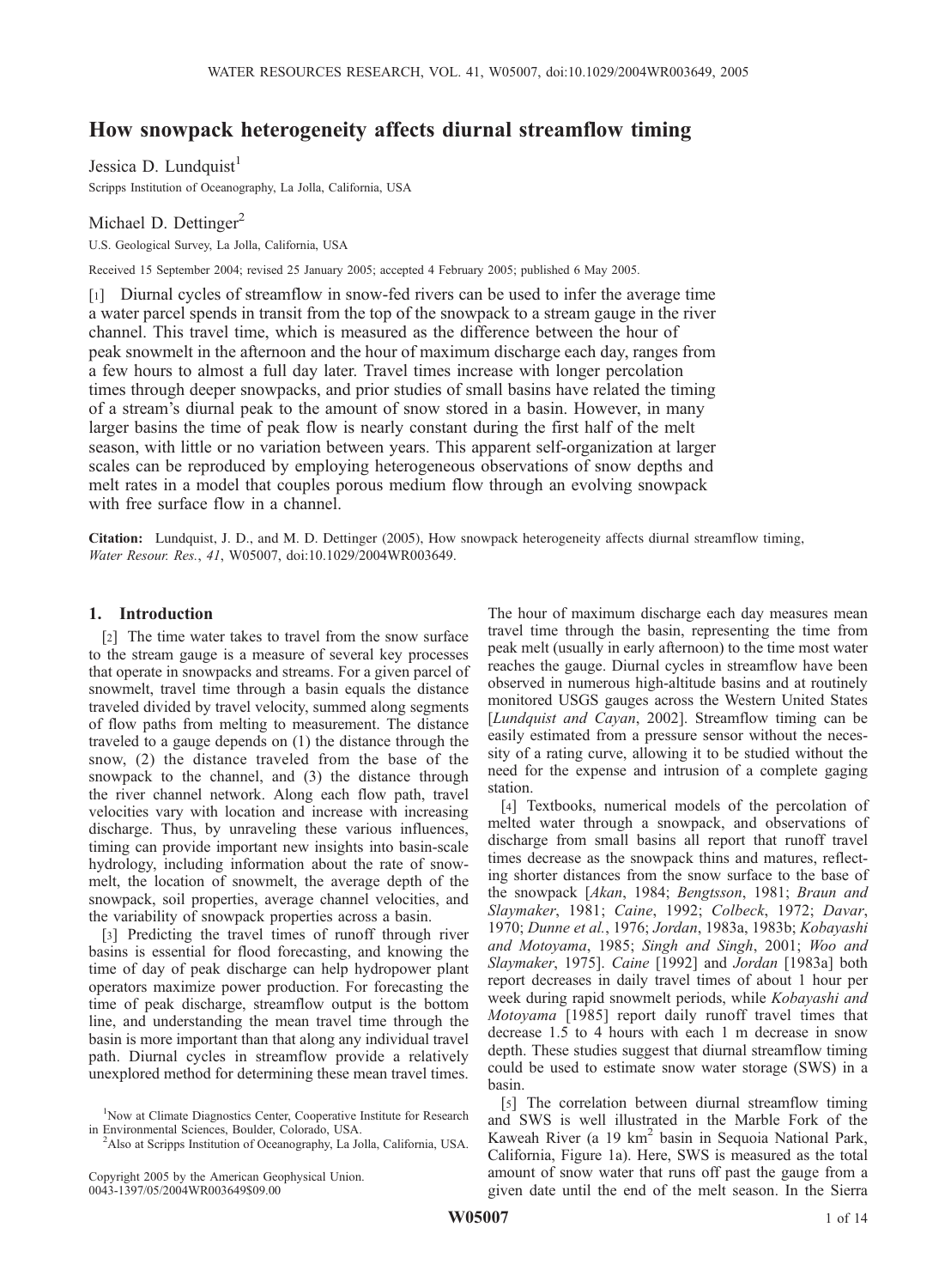

Figure 1. (a) Hourly streamflow timing at the Marble Fork of the Kaweah River (19 km<sup>2</sup> area, 2621 m elevation), Sequoia National Park, 4 days after the spring pulse. The spring pulse is defined as the day the river starts rising with spring melt [Lundquist et al., 2004]. (b) Same as Figure 1a, for the Merced River at Happy Isles  $(469 \text{ km}^2 \text{ area}, 1224 \text{ m})$ elevation), Yosemite National Park.

Nevada, little or no rain occurs during this period, so almost all discharge originates from snow. This method underestimates the actual SWS because of water losses from direct evaporation from the snowpack and transpiration through the trees. However, the estimated SWS is indicative of mean snow depth in a basin. At the Marble Fork gauge, the hour of peak streamflow covaries with the depth of the snowpack. In 1995, just after the onset of rapid snowmelt, the basin had 1652 mm SWS. At this time, peak flow occurred at 1:00 am, six hours later than in 1994, which had only 494 mm SWS (Figure 1a). In 1997, with 933 mm SWS, streamflow peaked at 9:00 pm. The time of diurnal peak flow shifted earlier within each year as the snowpack thinned (Figure 2a), and the hour of peak flow correlates well  $(r = 0.87)$  with the SWS in the basin (Figure 2b).

[6] However, most USGS gauges monitor watersheds larger than those that have been examined in these previous studies, and most gauges are located downstream, at elevations well below the snowfields. In the Merced River at Happy Isles (a  $469 \text{ km}^2$  basin in Yosemite National Park, California, Figure 1b), streamflow following the onset of spring melt peaks at the same time of day each year, around 1:00 am, regardless of the amount of snow in the basin. Thus, at this basin scale, streamflow timing does not covary with snowpack depth. Indeed, during the peak melt season, the diurnal cycles of most USGS-gauged rivers in the western United States behave like the Merced River, with clear diurnal cycles but little or no change in the hour of peak flow as snowmelt progresses [Lundquist and Cayan, 2002, Figure 11a]. How does this consistency between years come about?

[7] One explanation for the differences in the evolution of diurnal cycles between the Marble Fork and Merced Rivers (and many others) could be that, in a larger basin, a greater fraction of travel time is spent in the channel, so that channel properties might establish these timing differences. However, average streamflow velocities in channels are fast compared to velocities in the snowpack, and in-channel velocities increase with discharge [Rickenmann, 1994]. Thus, as spring snowmelt and discharge rates increase, faster channel velocities would suggest shorter travel times and earlier peak flows, which are not observed in most larger basins. Alternatively, many larger basins span wide ranges of elevations, and travel distances and times in the channel presumably increase as the snow lines retreat to higher elevations. However, the snow line location and rate of retreat vary considerably between years and basins. The precise balances between the rates of snow line retreat and the SWS decline necessary to prevent overall travel time changes in so many larger basins seems implausible.

[8] Instead, this study proposes that variations in the evolution of diurnal timing with basin scale are products of the increasing heterogeneity in snowpack properties, particularly snow depths and melt rates, as larger and larger basins are considered. The magnitude and timing of snowmelt runoff and land surface climatic feedbacks depend on this same spatial heterogeneity [Anderton et al., 2002; Blöschl and Sivapalan, 1995; Giorgi and Avissar, 1997; Liston, 1999; Luce et al., 1998, 1999], and thus any insights



Figure 2. (a) Hour of peak flow (0 indicates midnight) over the course of the melt season in the Marble Fork of the Kaweah River. Periods with lines but no symbols indicate times when the stream's diurnal cycle timing was not clear because of cooling or spring storms. (b) Scatterplot of hour of peak flow versus snow water stored in the basin. Dashed line indicates potential predictive relationship between streamflow timing and the water stored in the basin, based on a least squares fit. Correlation coefficient is 0.87.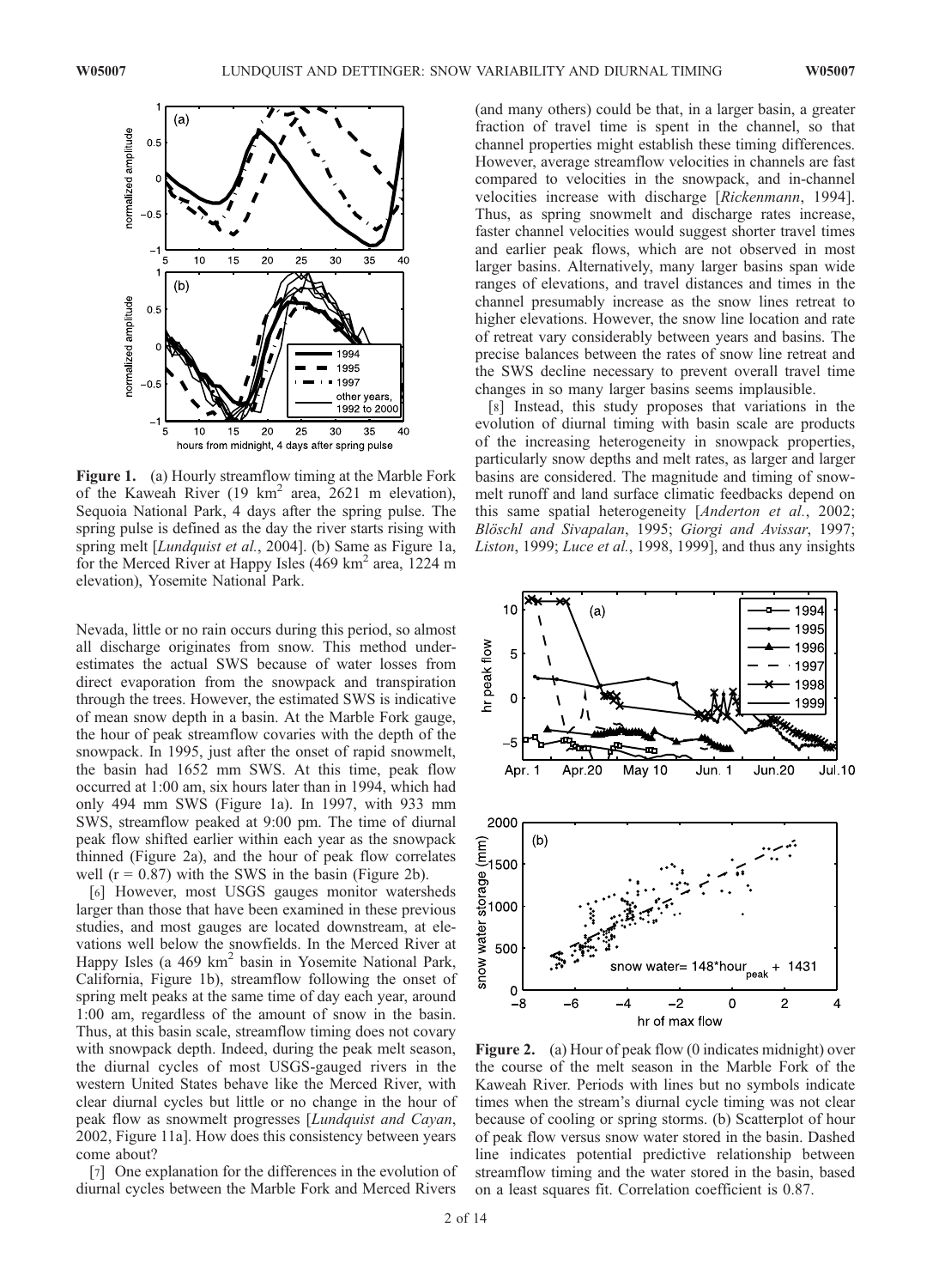

Figure 3. Map of three subbasins in the Tuolumne River watershed with different aspects and orientations in relationship to the primary storm track, which is from the west.

that the evolution of diurnal flow cycles can provide regarding heterogeneity are of interest. Spatial variability in snow water equivalent (SWE) has been observed on the order of  $10-100$  m [*Anderton et al.*, 2002], and this variability results in changes in snow covered area (SCA) as the shallowest deposits of snow disappear first from the landscape. Variations in SCA lead to significant variations in surface fluxes, energy advection, and the rate of snowpack depletion [Anderton et al., 2002; Shook and Gray, 1997; Williams et al., 1999].

[9] The current study tests the hypothesis that basinscale-dependent heterogeneity of snowpack properties results in the observed changes in diurnal cycle timing with basin scale. First, observations are reviewed to show that much variation exists in measured snow depths and melt rates, and that subbasins within a river network can exhibit very different times of diurnal peaks (section 2). Second, a numerical model is developed (section 3). The model demonstrates that changing channel lengths have very little effect on diurnal streamflow timing, but changing heterogeneity of snow depths has a great effect (section 4). This study focuses on streamflow timing during the first half of the melt season, from the spring pulse (when the snowpack becomes ripe and discharge starts rising rapidly) to the date of peak flow (roughly when basin discharge is controlled more by decreases in snow covered area than by increases in temperature and solar insolation). During the first half of the season, snowmelt processes control streamflow timing, and most of the basin is consistently covered with snow. Later in the season, most snowmelt originates from the highest reaches of the basin, and diurnal streamflow timing depends on local patterns of SCA more than on basin scale.

## 2. Observations: Snowpack Heterogeneity

[10] Snowpack thickness, ripeness, and water content vary considerably within river basins, due to differing topographic settings, vegetation cover, and micrometeorological conditions [Erxleben et al., 2002]. These snowpack differences can result in large differences in diurnal streamflow peaks in neighboring basins. The effect of heterogeneity on streamflow timing was examined for three subbasins of the Tuolumne River in Yosemite National Park, California. These basins are similar in size (16–  $25 \text{ km}^2$ ) but have different aspects and different orientations in relation to the primary winter storm track over the region, yielding different snow accumulation patterns (Figure 3). The Gaylor Creek Basin is oriented with its headwaters along the Sierra Crest, where winter storms originating from the Pacific Ocean drop large amounts of precipitation. Peak discharge from Gaylor Creek is delayed about 17 hours or more after the maximum snowmelt the previous afternoon, with a diurnal peak occurring at about 9:00 AM (Figure 4). This long delay reflects deep snowpacks and long travel times. In contrast, peak discharges from Parker Pass Creek and Rafferty Creek vary from 8:00 PM to midnight. Thus the time of peak discharge from nearby basins can differ by as much as 12 hours (Figure 4). The sum of the three flows, part of the input to the Tuolumne River downstream, is often semidiurnal and does not have a clear diurnal peak,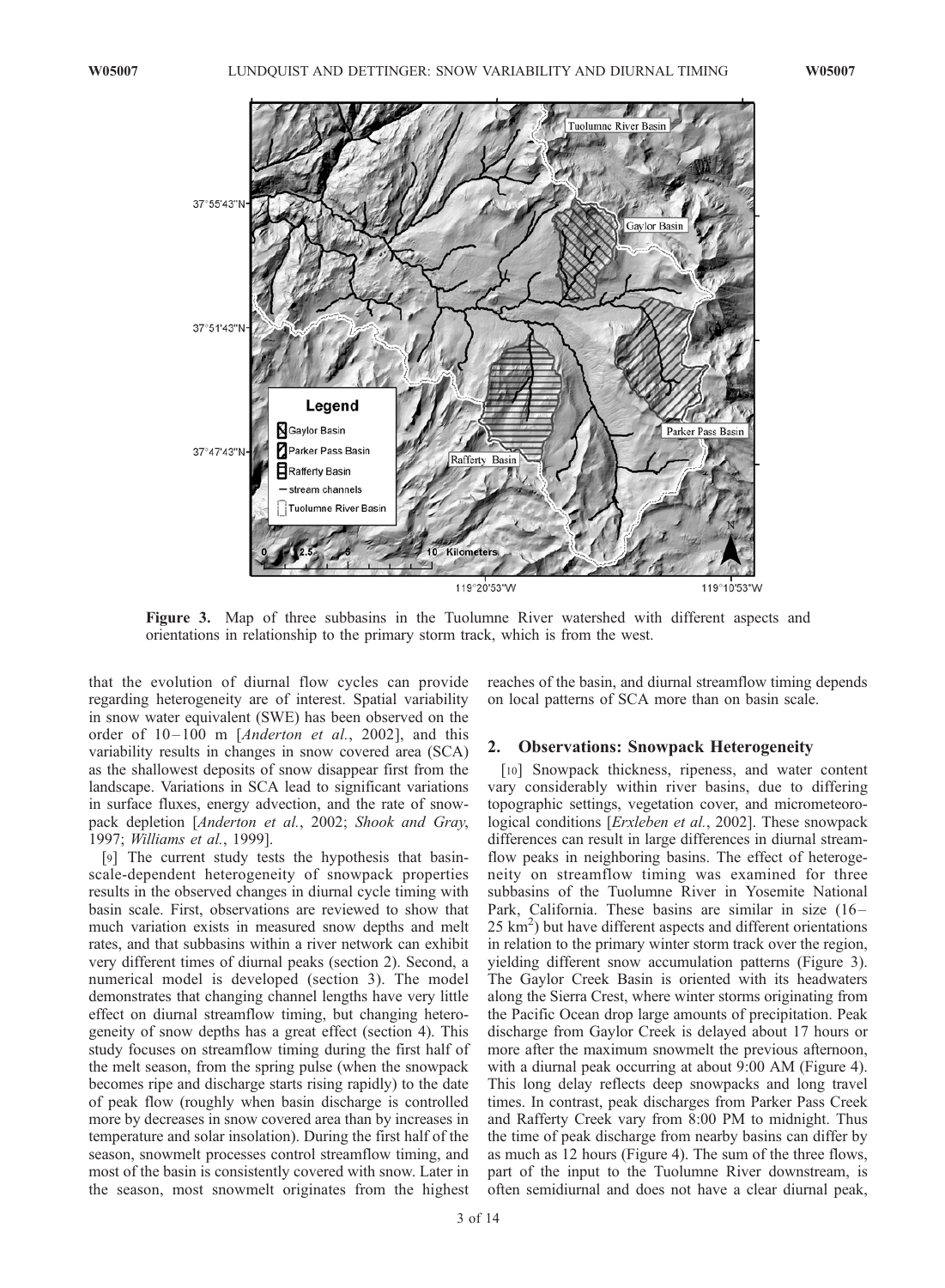

Figure 4. Normalized hourly stream depth versus time at three Tuolumne River subbasins, in Yosemite, California, for  $2-3$  April 2002. Thick solid line represents the average of the three and does not have a clear time of diurnal peak flow.

making it hard to distinguish the travel time signal from any individual basin.

[11] In order to develop a model to test the hypothesis that heterogeneity in snowpack properties is responsible for the observed changes in streamflow timing with basin scale (section 1), we need a quantitative measure of the mean and standard deviation of snowpack properties, as well as an estimate of how these properties change with basin scale. Snow pillows can be used to estimate the mean and standard deviation of three snow properties: snow water equivalent (SWE), melt rate, and snow depth. As an index of snow variability in western mountains, daily SWE measurements from 47 snow pillows at elevations from 1500 to 3000 m in the central Sierra Nevada, California (Figure 5, described further by *Lundquist et al.* [2004]) were compared. Daily differences in SWE measure the amount of water that leaves the snowpack weighed by the snow pillow. These differences were used to estimate the daily melt rates. Snow depth and SWE are measured simultaneously at 3 snow pillows (Gin Flat, Tuolumne Meadows, and Dana Meadows) in Yosemite National Park, so that their ratio provides a continuous record of snow density. Near the first of each



Figure 5. Locations of snow pillows examined in this study, labeled according to elevation. Snow pillows located within Yosemite National Park have been circled. Sequoia National Park is outside of the map boundaries, to the southeast.

month each spring, snow depth and density are manually sampled at snow courses throughout the Sierra. At snow pillows without direct measurements of snow depth, snow depth can be estimated from SWE by dividing by the average density observed at nearby snow courses.

[12] Using snow pillow data from 2003 as an example (Figure 6), initial snow depth can vary as much as 2 m between stations. The standard deviation,  $\sigma$ , is about 1 m, which is comparable with the average change in snow depth during the melt season. In 2003, average snow depth decreased about 1 m over 20 days, for an average melt rate of 5 cm  $d^{-1}$  and a standard deviation of about 1.5 cm  $d^{-1}$ . Because snow pillows are all located in flat, open spaces, actual variations due to different vegetative cover, slopes and aspects likely exceed those reported here. Thus the standard deviation of snow pillow SWE is a conservative estimate of true heterogeneity.

[13] During the melt season, when ripening of the snowpack leads to less variation in density, density varies less than depth in alpine areas [Adams, 1976; Anderton et al., 2002; Elder et al., 1991; Logan, 1973; Shook and Gray, 1997]. For example, SWE, depth and density were measured at 92 snow courses in the central Sierra Nevada near 1 May 2003. At this time, the mean SWE was 0.67 m  $\pm$ 48%, and the mean depth was 1.58 m  $\pm$  48%. In contrast, the mean density, 430 kg m<sup>-3</sup>, had a standard deviation of only  $\pm$  7%. Thus snow depth variations are the major source of SWE variation, and we estimated depth variations from SWE variations (which are more routinely measured) using a mean value for the density of ripened snow.

[14] The ranges of the properties of snowpacks contributing to streamflow increase at greater basin scales, particularly where the larger basins span wide ranges of elevations. Many operational snowmelt models assume linear relationships between elevation and snow depth [Martinec, 1987; U.S. Army Corps of Engineers, 1956],



Figure 6. Average and standard deviation,  $\sigma$ , of (a) snow depth and (b) melt rate from central Sierra snow pillows for spring 2003.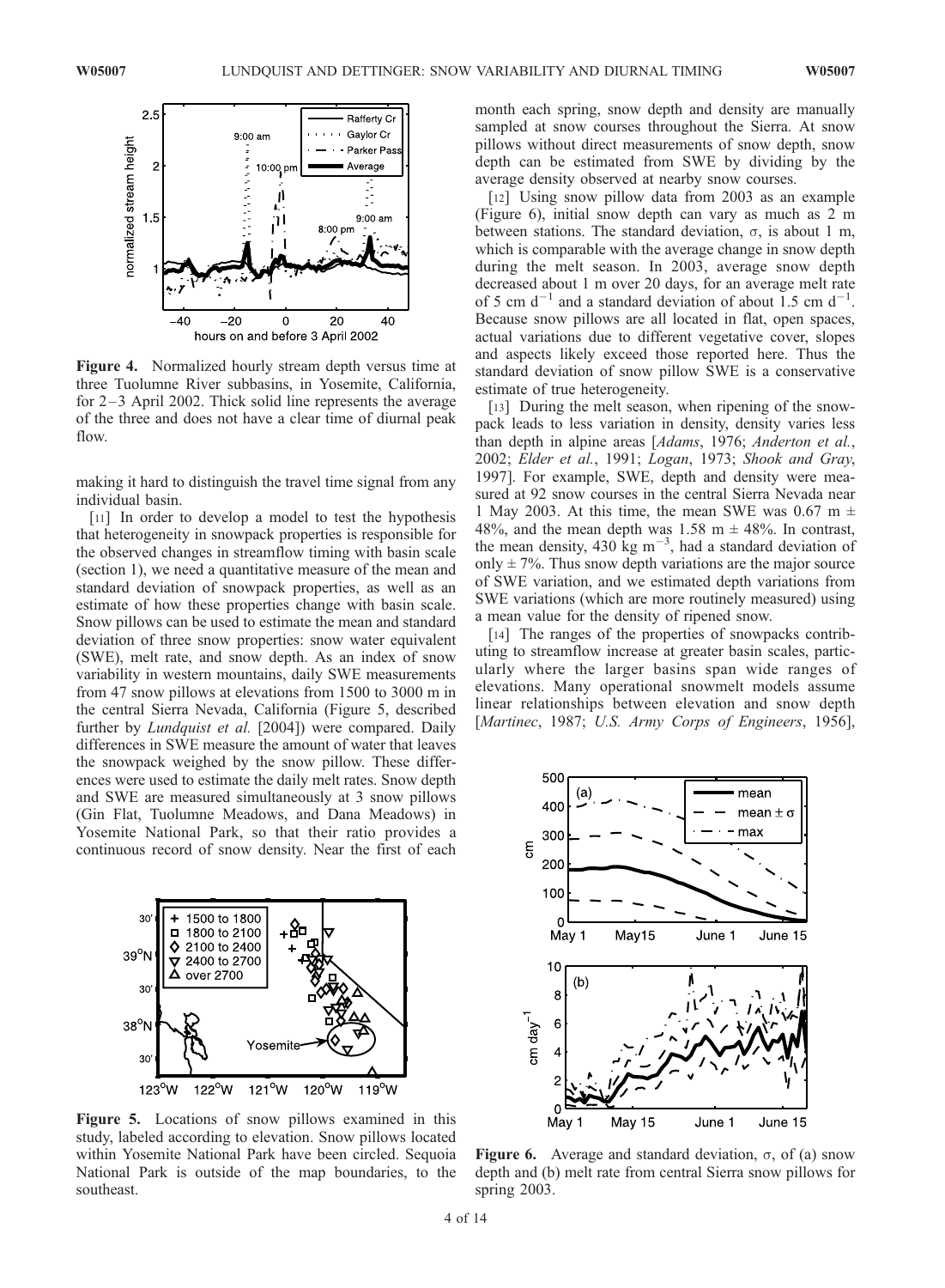

Figure 7. Diagram of the main elements of the VVM.

so the distribution of snow depths within a basin reflects the distribution of elevations. Among nested subbasins of the Merced and Tuolumne Rivers in Yosemite National Park, the standard deviation of elevation increases as basin area, A, raised to the 1/4th power. Therefore an estimate of the increase of heterogeneity of snow depth with basin size is  $\sigma \propto A^{1/4}$ . The average elevation of snow pillows examined here is 2355 m with a standard deviation of 345.6 m, which is similar to that observed for a subbasin area of  $300 \text{ km}^2$ . Although the snow pillows span an area of approximately 20,000 km<sup>2</sup>, their standard deviation is smaller than that for the larger subbasins in Yosemite because snow pillows do not monitor the highest peaks or lowest elevations and thus cover a truncated range of elevations. Assuming that the observed snow depth standard deviation of 1 m is representative of a 300  $km^2$  subbasin, a first estimate of how snow depth varies with basin scale would be  $\sigma \approx \frac{1}{4} A^{1/4}$ .

[15] In addition to elevation, snowpack properties vary with differences in slope, aspect, net solar radiation, wind exposure, and vegetation. The ranges of variability of these properties are also commonly greater in large basins than in small ones. Thus snow variability is larger at all scales and increases more with scale than the elevation-only estimate used here.

#### 3. Variable Velocity Model

[16] Past studies of small basins, described in section 1, indicate that travel times through the snowpack can be measured by diurnal streamflow timing. The heterogeneities described in section 2 indicate that travel times through the snowpack can vary widely between different locations in a basin. This section describes a variable velocity model (VVM) to estimate how contributions from heterogeneous snowpacks join to form the downstream (gauged) diurnal cycle in basins of varying size and heterogeneity. The model tests the hypothesis that increasing heterogeneity in snowpack properties results in a slower seasonal evolution of diurnal streamflow timing, while increasing heterogeneity in channel properties has relatively little effect.

[17] The VVM models two main elements of melted water's journey from the snowpack to the stream gauge (Figure 7). The first element is the vertical propagation of meltwater through a snowpack, which captures the asymmetry of the diurnal cycle [Lundquist and Cayan, 2002] and the shift in hour of peak flow to earlier in the day as the

snow depth decreases. Water propagates independently through patches of snow with different initial depths and melt rates. The melt pulse from the bottom of each snow patch is assumed to translate immediately to the stream, as has been observed in cases where rapid pressure transmission causes outflow to be quickly released from subsurface reserves to the channel [Martinec et al., 1982; Thorne et al., 1998]. Thus the output from adjacent snow patches is summed and directly input to the upper end of the nearest channel grid cell.

[18] The second model component routes water through the channel to the gauge, adding local snowmelt at each channel grid cell as the water moves downstream (Figure 7). The VVM models the combined basin output from differing flow paths. Different flow paths are generated by considering channels of differing lengths and geometries, and contributing snowpacks with different snow depths and melt rates. The VVM is an idealized representation and does not explicitly model hillslope processes, preferred flow paths through the snow [Kattelmann and Dozier, 1999; Williams et al., 2000], variations in soil/subsurface properties [Bengtsson et al., 1992; Gibson et al., 1993; Laudon et al., 2004; Price and Hendrie, 1983; Thorne et al., 1998], or horizontal water exchanges within the snowpack. Potential errors arising from these exclusions are discussed in section 4c.

#### 3.1. Propagation Through the Snowpack

[19] The snowpack element of the model describes vertical propagation of meltwater through an unsaturated snowpack. Following *Dunne et al.* [1976], the water moves with a speed proportional to its flux, such that

$$
\frac{\partial z}{\partial t} = Km(t)^{\frac{a-1}{a}} \tag{1}
$$

where  $z$  is the vertical distance from the top of the snowpack,  $t$  is time, and  $m$  is the melt flux at the surface in  $m s^{-1}$ . Daily melt fluxes are estimated from the snow pillows and distributed over the day as half sinusoids with peaks at solar noon, a shape consistent with the diurnal cycle of solar radiation. The transmissibility

$$
K = \frac{a}{\phi_e} \left(\frac{\rho g k_u}{\mu}\right)^{\frac{1}{a}} \tag{2}
$$

and is assumed to be constant over the course of a day. The parameters are assigned as follows:  $a$  is the permeability, set equal to 3 (based on fieldwork by Colbeck and Davidson [1973]);  $\phi_e$  is the effective porosity, set equal to 0.52 (based on observed densities and direct measurements by Colbeck and Anderson [1982]);  $\rho$  is the density of water at  $0^{\circ}C$ ; g is the gravitational acceleration;  $k_{\mu}$  is the intrinsic permeability, set equal to 2.2  $\times$  10<sup>-5</sup> m<sup>2</sup> (the average value observed by Colbeck and Anderson [1982]); and  $\mu$  is the kinematic viscosity of water at  $0^{\circ}$ C. With these values,  $K =$ 1.4  $m^{1/3}$  s<sup>-1/3</sup>. Larger melt fluxes overtake smaller melt fluxes so that shock waves develop [*Dunne et al.*, 1976; Singh et al., 1997]. Thus the shape and timing of the melt waves leaving the snowpack vary nonlinearly with snow depth and melt rate.

#### 3.2. In-Channel Flow

[20] Meltwater flux from the bottom of the snow propagation model is the input to the second model component.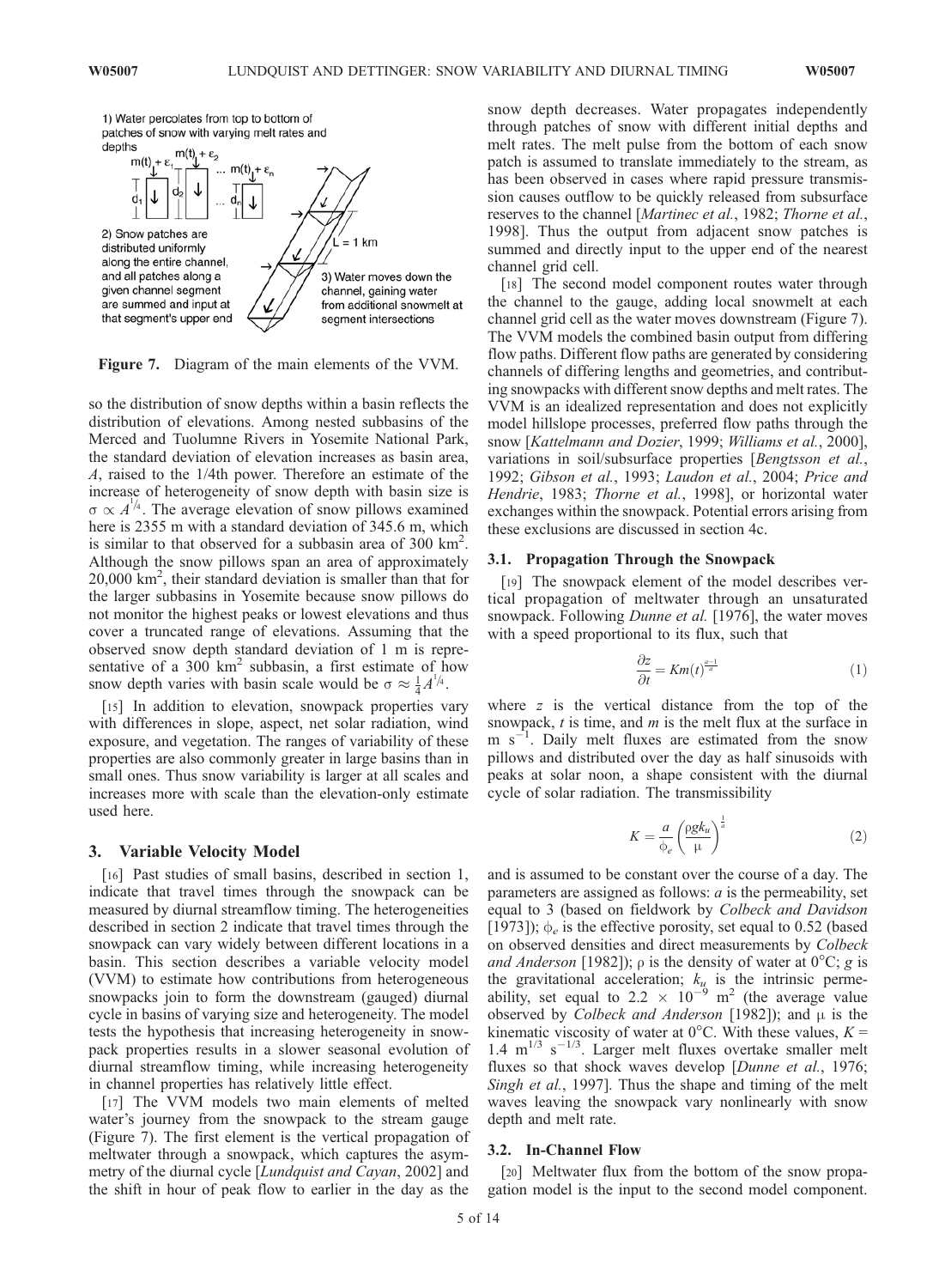

Figure 8. Diagram of the river-routing component of the VVM.  $I_u$  is the upstream input,  $I_s$  is the local snowmelt input,  $f_s$  is the fraction of surface flow,  $I_g$  is the groundwater input,  $L$  is the length of the channel segment in this grid cell,  $h$  is the height of the water column,  $s$  is the slope of the channel bottom,  $\theta$  is the angle of the channel walls, and Q is the output from the channel (which will be  $I_u$  to the channel segment immediately downstream).

First the flux is partitioned into surface and subsurface/ groundwater components (Figure 8). The surface flow is routed down the nearest channel using the Manning equation (following Henderson [1966] and Kouwen et al. [1993]) assuming a *V*-shaped cross section with a constant side slope,  $\theta$ , and time and space varying inundated heights, h.  $\theta$  is set at 18°, the average side slope observed from a 30 m digital elevation model (DEM) of the Merced and Tuolumne River basins. From the Manning equation, the streamflow velocity, V, for this geometry is

$$
V = \frac{1}{n} R^{2/3} \sqrt{s} = \frac{1}{n} \left( \frac{h \cos \theta}{2} \right)^{2/3} \sqrt{s}
$$
 (3)

where  $n$  is Manning's roughness coefficient, assumed to be 0.07, a typical value for mountain streams [Fread, 1993], R is the hydraulic radius, and s is the longitudinal slope of the channel.

[21] Combining the Manning equation with the channel grid cell's length, L, and the cross-sectional area of the stream, equation (3) can be solved for height variations, such that

$$
\frac{\partial h}{\partial t} = \frac{2I \tan \theta}{Lh} - \frac{1}{nL} \left(\frac{h}{2}\right)^{5/5} (\cos \theta)^{2/5} \sqrt{s}
$$
(4)

where  $I$  is the total inflow into the channel grid cell, defined as the sum of local surface meltwater input,  $f_sI_s$ , groundwater input,  $I_g$ , and upstream input,  $I_u$  (Figure 8), where  $I_s$  is the grid cell snowmelt input, and  $f_s$  is the fractional surface runoff, assumed to be 10% based on the relative amplitude of the diurnal cycle in snow-fed streams in the western U.S. [Lundquist and Cayan, 2002].

[22] The change in water stored in a surface channel grid cell,  $S$ , per unit time,  $t$ , is modeled as

 $\frac{\partial S}{\partial t}$  = local snowmelt input + upstream grid cell outflow

 $+$  groundwater inflow  $-$  outflow downstream.  $(5)$ 

Subsurface flow is routed using a simple linear reservoir. The change in water stored in the subsurface grid cell,  $S_{\varrho}$ , is modeled as soil percolation input minus groundwater outflow,  $Q_g$ , as

$$
\frac{\partial S_g}{\partial t} = I_s (1 - f_s) - Q_g \tag{6}
$$

Groundwater storage is linearly related to groundwater outflow such that

$$
Q_g = K_g^{-1} S_g,\tag{7}
$$

where  $K_g$  is a groundwater delay time. In the present application,  $K_g$  is set to 2.5 days, the average value measured from the recession slopes of the Merced River at Happy Isles during declining flows in the first half of the melt seasons from 1992 to 2003 [Lundquist, 2004]. A variable order solver (MATLAB's ode15s [Shampine and Reichelt, 1997]) is used to forward step a finite difference approximation for (4) and calculate discharge and velocity as a function of changing height for each grid cell along the channel.

## 3.3. Representing Variable Flow Paths Through Channels and Snowpacks

[23] Both components of the model, the snowpack and the channel, are expected to have a wider variety of travel paths and hence increased variation in travel times, as basin scale increases. To test the relative importance of the different contributions, the model was run in three modes: (1) increasing channel variability while holding snowpack properties fixed, (2) increasing snowpack variability while holding channel properties fixed, and (3) increasing variability in both the snowpack and the channel with increasing basin scale.

[24] The time spent traveling along channel flow paths will vary for water parcels originating at different points in the basin, and the range of variation increases with basin scale [Skøien et al., 2003]. Differences in channel travel times are modeled by changing channel lengths and channel configurations. Doubling Manning's roughness coefficient, quadrupling the slope, or reducing the channel length by half all have the same effect on travel time. Thus, from the perspective of travel times, varying channel lengths can be a proxy for variations in other channel properties as well.

[25] First, the changes in travel times with increasing channel lengths were tested by simulating diurnal flow cycles in a hypothetical basin with a linear channel, which was varied from a total length of 1 to 60 km, the range observed in the DEM for the Tuolumne and Merced Rivers. The contributing area,  $A_i$ , for a given channel length,  $L_i$ , was set in each case to be  $A_i = \frac{L_i^2}{3}$  [*Eagleson*, 1970]. Each modeled channel segment was 1 km long, and additional segments were added to make longer channels. In another set of simulations, variability in channel length with basin scale was modeled by having tributaries of length  $L_i$  feed into each 1 km long channel segment. Tributary lengths were selected randomly from a normal distribution that varies according to the main channel length  $L_M$ , such that tributary lengths have a mean of  $\frac{L_M}{2.5}$  and a standard deviation of 50%, which is  $\frac{L_M}{5}$ , based on the stream order relationships developed by Horton [1945] and channel lengths estimated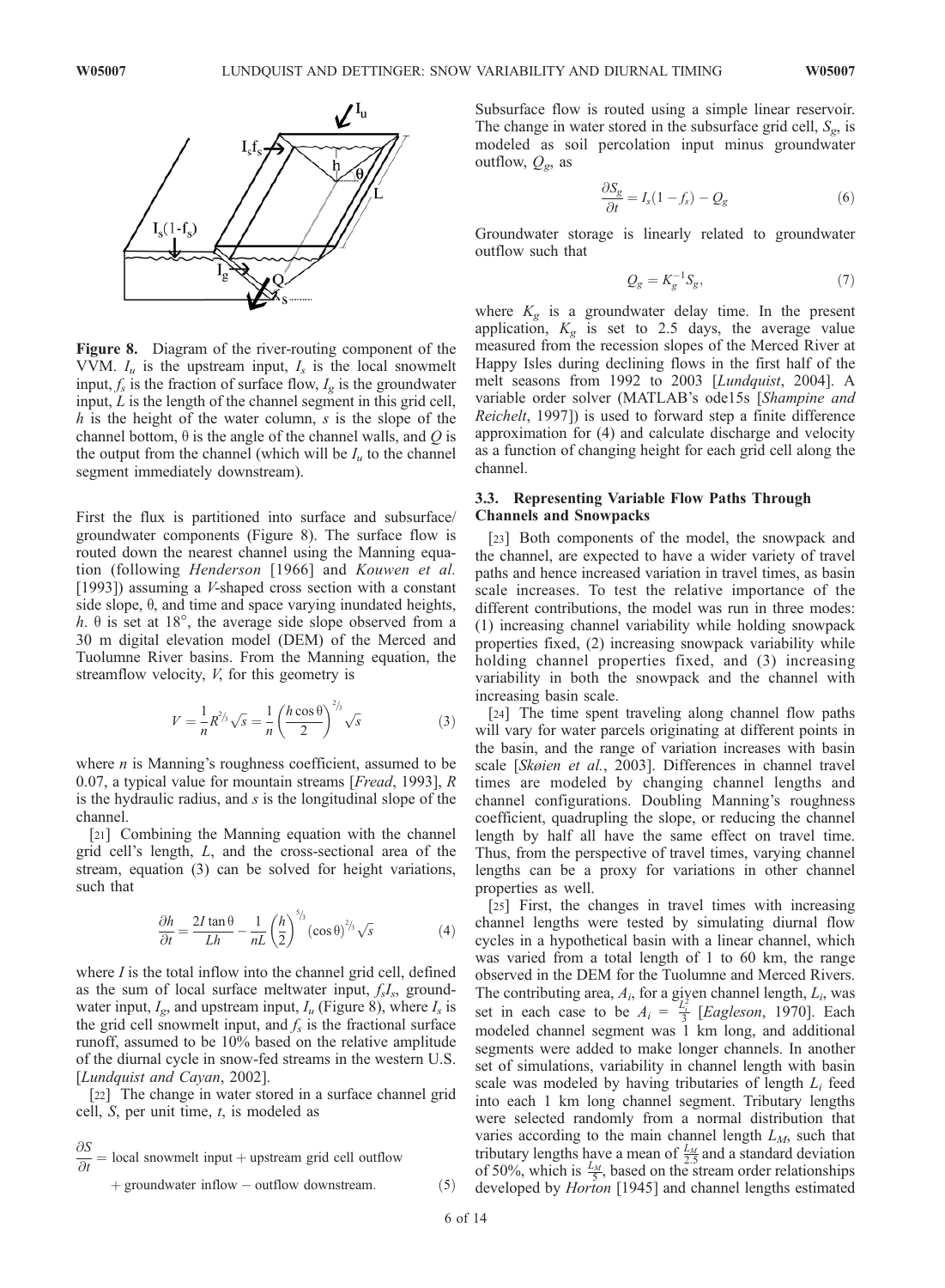

Figure 9. Simulated travel times versus day of year within the stream channel, measured by N  $\left\lvert i=1\right\rvert$ Li vi .

from the Tuolumne and Merced DEMs. In both sets of simulations, the basin was assumed to be mostly snow covered, without a retreating snow line, throughout the period of analysis, so mean channel length did not vary with time.

[26] To represent variations in snowpack properties, each snow patch was assigned an initial snow depth selected from a normal distribution (the distribution observed by Elder et al. [1991]) with a mean and a standard deviation measured from the snow pillows (Figure 6). Imposed melt rates were selected from a distribution with a standard deviation equal to that measured from the snow pillows and varied with location in the modeled catchment to simulate variations due to factors such as elevation, aspect, and vegetation. Location-based melt rate perturbations were held constant throughout the season, so that each location had a constant offset from the temporally varying basinwide mean, which was calculated each day from all snow pillows where snow was present. The snow depth at each location decreased according to its melt rate. The perturbed snow depths and melt rates were input to the model, and the output was calculated for 200 simulated locations, weighted equally so that each patch represented 1/200th of the total basin area. These snowmelt outputs were distributed uniformly along each stream channel, both main and tributary, and the output from all snowpacks adjacent to each channel segment were summed and input to the channel as illustrated in Figure 7. For example, in a 10 km long channel, each 1 km segment received input from 20 snow patches. This technique represents the mixing that must occur from melt pulses originating from snow patches of various depths and with varying solar forcing and can be thought to represent subchannel segment variability.

## 4. Model Results and Analysis

[27] In these simulations, increasing snowpack heterogeneity decreased the variation of diurnal streamflow timing as the snowmelt season progressed. Increasing heterogeneity of channel properties did not affect the seasonal evolution of diurnal streamflow timing.

#### 4.1. Results: Channel Heterogeneities

[28] The effects of channel travel times on the timing of daily peak flows were explored by varying channel lengths

with one fixed random set of snowpack properties for all runs. The collection of snowpacks was generated from a normal distribution with the mean and standard deviation observed at the snow pillows. Because longer channels drain larger basin areas, both discharge and channel velocities increase downstream. The net effect is that in-channel travel time increases less and less with each additional channel segment (Figure 9). Near the peak of the melt season (30 May), a water parcel spends 1 hour traveling along a 10 km channel but only 3 hours traveling along a channel five times as long (Figure 9). Thus, even very long channels introduce only a few hours of delay to the daily hour of peak flow (Figure 10) and do not change the overall pattern of streamflow timing. In addition to short channel travel times, melt pulses originate all along the channel, so that only a fraction of the total signal travels the entire channel length.

[29] Input from side channels of varying lengths changed diurnal cycle timing very little. The total time delay for each model simulation with side channel input was less than 1 hour more than the time delay for the same main channel length with no side channel input. This delay was longest (about 1 hour) for longer (50 to 60 km) channels and shortest (almost indistinguishable) for shorter (1 to 10 km) channels. The seasonal shift toward streamflow peaks arriving earlier each day was the same for all cases.

## 4.2. Results: Snowpack Heterogeneities

[30] To isolate the effects of snowpack heterogeneity, the channel parameters were held fixed at a length of 9 km and a slope of 0.06, much like the Rafferty Creek Basin in the Tuolumne River Watershed (a basin explored in further



Figure 10. Streamflow timing as a function of changing channel length and basin size, holding snowpack variation constant. (a) Discharge versus time on 2 days for channels with lengths of 1, 25, and 50 km. (b) Hour of peak flow versus day of year for the same three channels.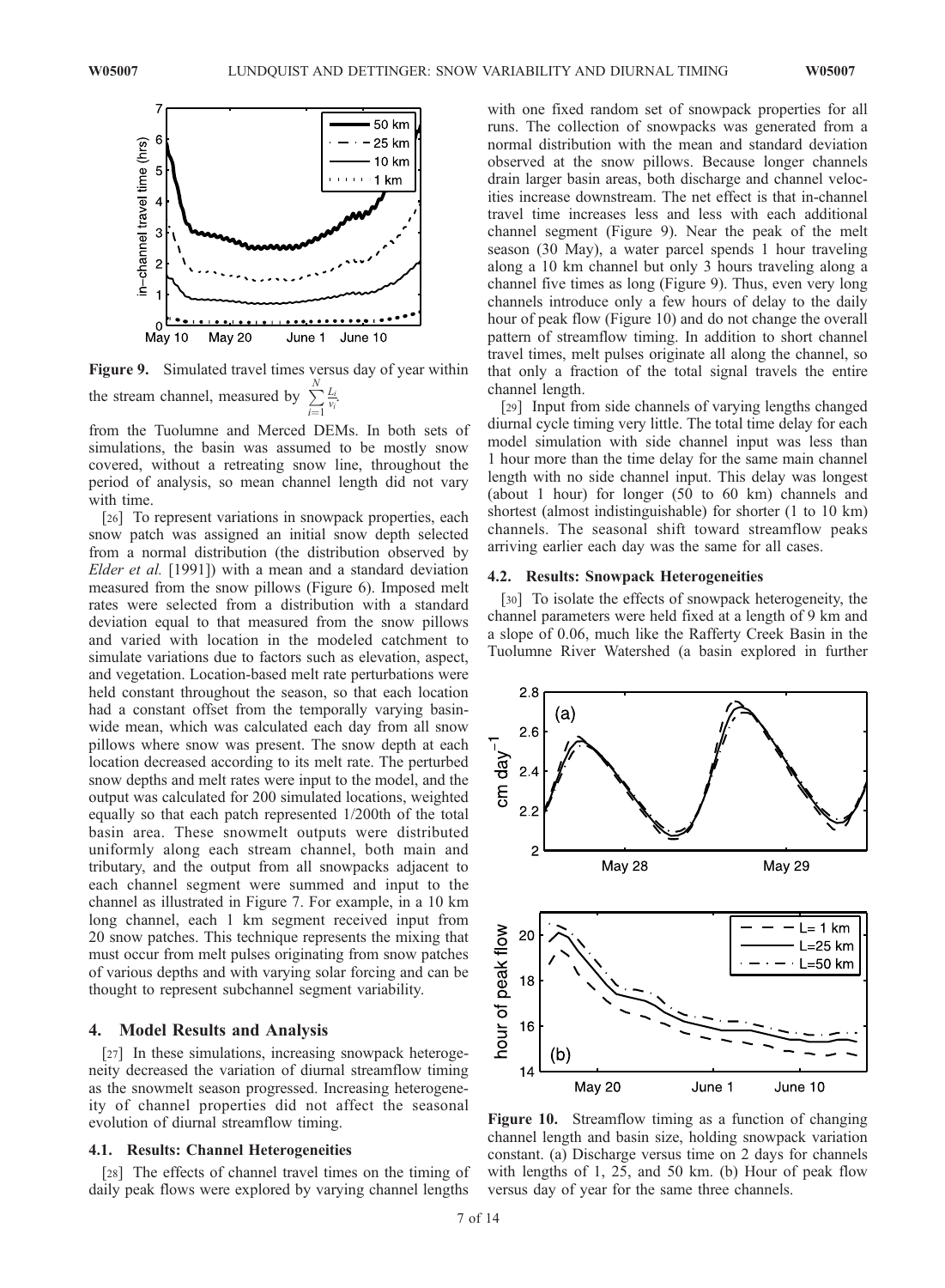

Figure 11. Model simulations of hour of peak flow versus time for 2003 with different variations in model input parameters. (a) Hours of peak flow when snow depth and melt rate are varied independently and then simultaneously. Dashed line labeled ''depth and melt'' represents independent variations, and the line with dots represents anticorrelated variations. (b) Hours of peak flow when snow depth is varied, with depths chosen from different distributions, with half and double the standard deviation observed between snow pillows, such that  $\sigma = \pm 50\%$ ,  $2\sigma = \pm 100\%$ , and  $0.5\sigma = \pm 25\%$ . The uniform distribution simulation randomly selected snow depths from a uniform distribution between the minimum and maximum values (0.25 and 4 m) observed at the snow pillow stations.

detail by *Lundquist* [2004]). As illustrated above, the choice of these channel parameters has very little effect on the evolution of streamflow timing during the melt season.

[31] When the 2003 mean snow depth and melt rate was applied uniformly to all snowpacks in the model, peak flow times decreased about 10 hours during 20 days of melting (Figure 11a). However, when heterogeneous variations were introduced, the diurnal timing changed less. As more and more heterogeneity was applied, diurnal timing changed less and less over the course of the season, until the time of peak flow varied by less than 1 hr during the melt season. The increased heterogeneity could be due to varying snow depth, varying melt rate, varying both depth and melt independently, or varying both in an anticorrelated manner (Figure 11). Heterogeneous initial snow depths resulted in temporally varying snow covered areas during a simulation. When initial snow depth variations were selected from a normal distribution with the standard deviation observed at the snow pillows in 2003 ( $\sigma = \pm 1$  m), and melt rates did not vary spatially, the time to peak discharge decreased by 5 hours over 20 days (Figure 11a).

[32] Varying melt rates ( $\sigma = \pm 1.5$  cm d<sup>-1</sup>) but not initial snow depths resulted in a 6 hr change in flow timing. Higher melt rates resulted in larger water fluxes and faster percolation rates, and thus dominated the diurnal timings observed in streams. Hence the travel time delays in the simulation with melt rate heterogeneities were always less than the delays in the simulation with snow depth variations alone. When both snow depths and melt rates were spatially heterogeneous in the model simulation, the combined timing effect was greater than that from varying either property alone, resulting in a net change of peak flows coming 3 hours earlier over the course of the season. In general, though, snow depths increase with altitude, and melt rates decrease with altitude. Thus perturbations in snow depths and melt rates may be anticorrelated, such that deeper snowpacks tend to experience lower melt rates. In this model simulation, the tendency for shallower snowpacks to run out of snow first was exacerbated, and the deep snowpacks left at the end had slower melt rates and longer travel times. When anticorrelated heterogeneities were imposed, streamflow timing varied less than 1 hour during the melt season (Figure 11a).

[33] Several previous studies have indicated that, in snowmelt runoff models, accurate representation of snow depth and SWE heterogeneities at the start of the melt season is more important than capturing spatial variability of melt rates [Anderton et al., 2002; Dunn and Colohan, 1999; Luce et al., 1998; Hartman et al., 1999]. The VVM shows that increasing the initial variability of snow depth alone can result in more consistent diurnal streamflow timing even when melt rates do not vary spatially (Figure 11b). Using average melt rates for 2003, snow depths were specified with half, and then double, the observed standard deviation between snow pillows. Greater heterogeneity in snow depths yielded more consistent timing of peak flows. When initial depths were specified randomly, but with only half of the observed standard deviation, the time to peak flow decreased by 8 hours over 20 days, a time shift only 2 hours less than that for the uniform depth simulation described above. When initial depths varied by double the observed standard deviation, the time to peak flow decreased less than 4 hours over the simulation period. When snow depths were selected at random from a uniform distribution between the smallest and largest observed values (25 and 400 cm), the times of peak flows were nearly equal at the start and end of the simulation, with later peak flows in the middle.

[34] These results indicate that, in order to reproduce the observed behavior in diurnal cycle timing, either snow depth and melt rate perturbations must be negatively correlated (Figure 11a) or the actual standard deviation between initial snow depths must be larger than that measured by available snow pillows (Figure 11b). Both of these possibilities are supported by observations, of negatively correlated depth and melt and of large standard deviations in snow properties [Anderton et al., 2002].

[35] As discussed in section 2 and section 3c, variability in snowpack properties can be related to both basin area and channel length  $(\sigma \approx \frac{1}{4}A^{1/4}$  and  $A = \frac{L^2}{3}$ , such that  $\sigma \approx$ channel length ( $\sigma \approx \frac{1}{4}A^{\prime4}$  and  $A = \frac{1}{3}$ ), such that  $\sigma \approx 0.19\sqrt{L}$ . Thus a standard deviation of half that measured at the snow pillows,  $\sigma = 0.5$ , would correspond to a 7 km long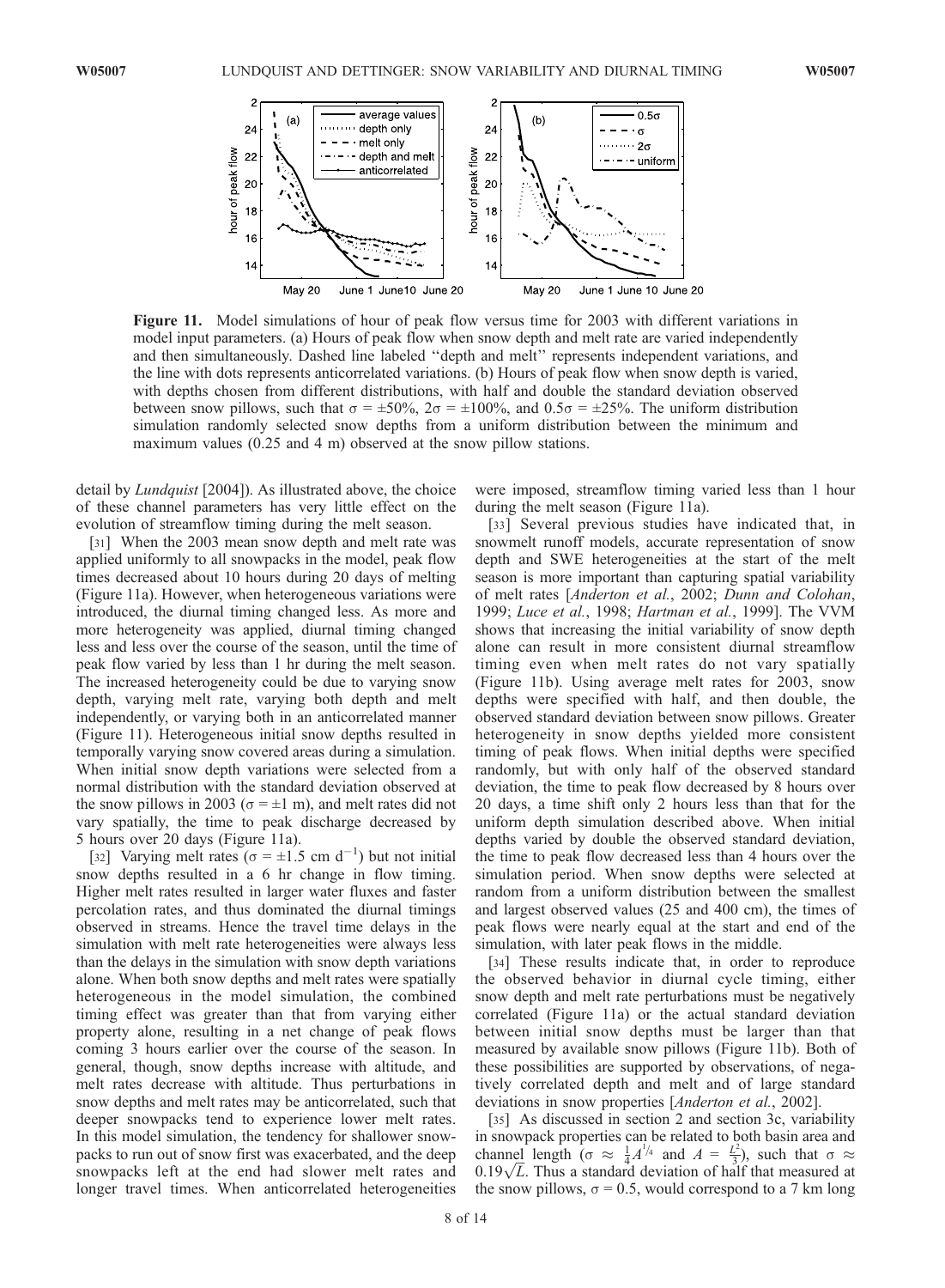

Figure 12. Combined effects of increasing snow depth heterogeneity with increasing channel lengths. Hours of peak flow for 9 km channel simulations are identical to those plotted in Figure 11b.

basin, and a standard deviation double that of the snow pillows,  $\sigma = 2$ , would correspond to a 115 km long basin. The model was run in both of these configurations to test the combined effects of increasing heterogeneity and basin scale (Figure 12).

[36] For the small basin, the timing in the 7 km basin was almost identical to that generated in the 9 km basin simulation discussed above. For the large basin, the time of peak flow was delayed 1 to 2 hours longer in the 115 km channel than in the 9 km channel. However, the overall trend in peak flow timing over the season, with peak flows arriving 3 hours earlier at the end of the simulation than the beginning, was the same for both channel lengths. These results suggest that the degree of variability in snowpack properties is more important than channel length in determining how the time of daily peak streamflow changes over the melt season.

## 4.3. Why Does Heterogeneity Reduce Seasonal Timing Changes?

[37] Three factors associated with snowpack heterogeneity work to produce the observed and modeled results. Changes in snow covered area during the melt season act to slow the effective basin-averaged decrease in snow depth and act to reduce the change in diurnal streamflow timing as the season progresses. Faster than average melt rates result in faster overall travel times near the start of the season, offsetting the time delays introduced by deep snowpacks at that time. Finally, early in the season, travel times in deep snowpacks can exceed 24 hours and contribute to early afternoon peaks the following day, resulting in aliasing. All three of these factors were captured by the VVM by simply incorporating heterogeneous snow depths and melt rates.

## 4.3.1. Slower Effective Decrease in Snow Depth

[38] At first glance, one might expect that the snowpack all over a basin gets thinner as the melt season progresses, so that the overall travel time decreases regardless of basin scale or heterogeneity. It might appear that some delicate balancing act, manipulating the precise combinations of melt rates and snowpack thicknesses through time, would be required to avoid this basin response. To the contrary, several aspects of the snowpack heterogeneity combine

naturally to prevent the expected travel time decreases, provided the heterogeneity is broad enough.

[39] Only those sites where snow is both present and melting contribute to streamflow and thus delays in streamflow timing. Therefore, as snow covered area decreases, previously shallow snow sites no longer contribute to the effective mean snow depth. Because shallow snowpacks disappear first, each time snow runs out at a site, the sites with above-average snow depths make up a greater part of the remaining average. To illustrate, imagine two very simple "basins," both with average snow depth,  $d$ (Figure 13). In one basin (Figure 13a), the snow is distributed uniformly, and in the second (Figure 13b), the snow depth varies such that half the basin has a depth of 0.5d and half has a depth of 1.5d. Now melt half the snow, 0.5d, in both basins. In the uniform basin (Figure 13a), the depth has decreased to 0.5d. In the heterogeneous basin (Figure 13b), the average depth, where snow is present, would be  $d$ (again). The difference between the two basins occurs because the snow covered area changes in the heterogeneous basin, and the snow-free zone no longer contributes to the average depth.

[40] By the same principle, the average snow depth at 47 snow pillow stations in 2003, for snow pillows that are still snow covered at each time, decreases more slowly than the snow depth at an individual station (Figure 14). The decrease in snow depth was about  $-10$  cm d<sup>-1</sup> at every individual station, but the net change in mean snowpack depth, considering only locations with snowpack left, was only  $-5$  cm  $d^{-1}$ , half that at the individual stations. This effect is greatest when the largest ranges of snow depths exist because snow-free areas are added most incrementally and constantly as melt progresses.

[41] Another way to explain how snowpack heterogeneity contributes to a slower decrease in snow depths and evolution of diurnal flow timing is through differences in the capture of solar radiation to melt snow. Radiation on snow surfaces produces melt. For a given snow water amount, snow distributed uniformly across a basin will melt



Figure 13. Comparison of two simple "basins," both with average snow depth, d. (a) Snow distributed uniformly; (b) snow depth varied. Half the snow melts in both cases. In the uniform case (Figure 13a) the depth has decreased by half. In the heterogeneous case (Figure 13b) the average depth stays the same because the snow-free zone no longer contributes to streamflow timing.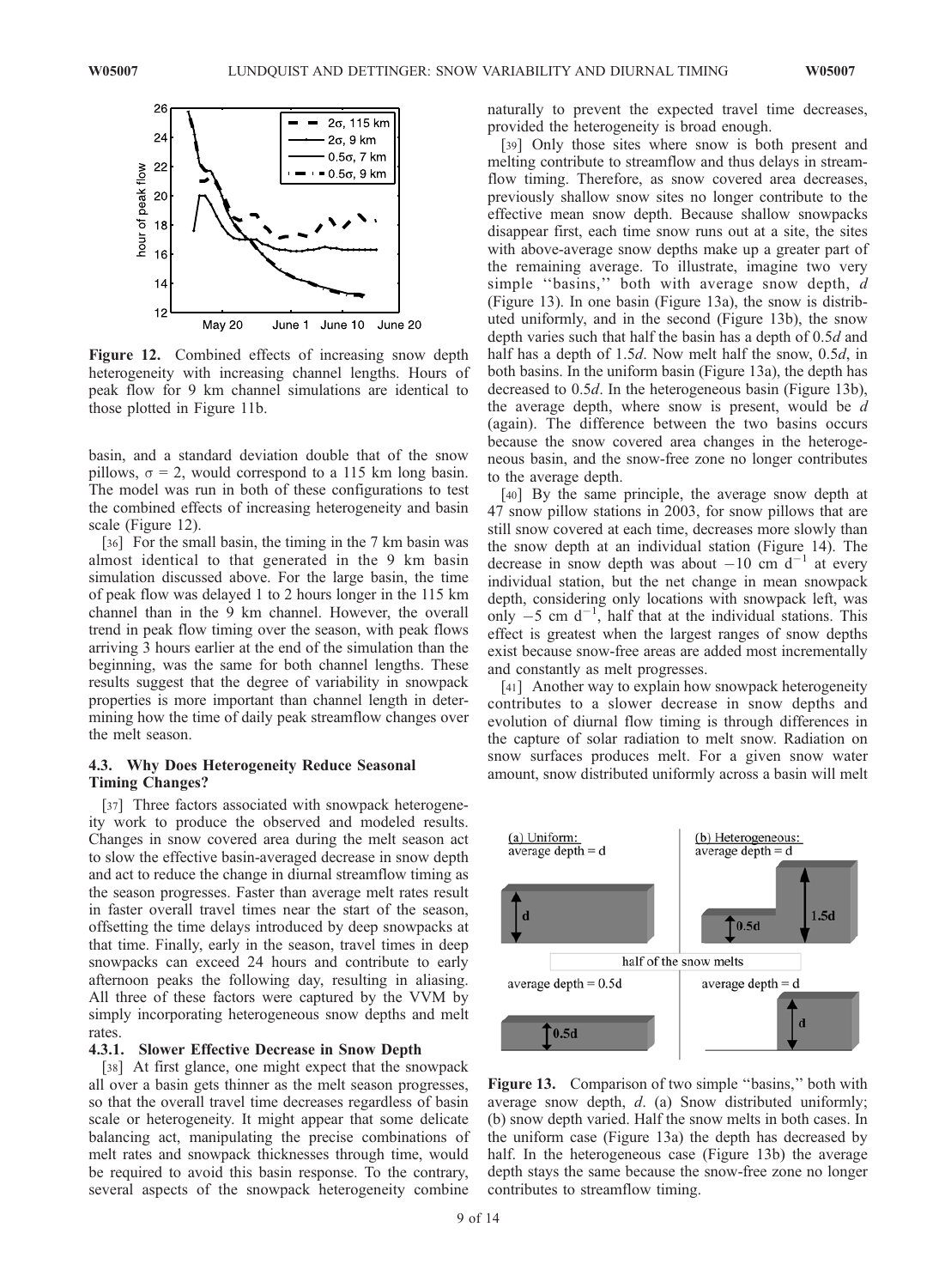

Figure 14. Snow depth versus time at 47 snow pillow stations in 2003. At an individual station (thick dashed line), snow depth decreases about 10 cm  $d^{-1}$ . The average snow depth (thick solid line) decreases 5 cm  $d^{-1}$ , at half the rate at an individual station.

most rapidly because it has the maximum possible surface area to absorb radiation. However, if the entire snowpack were piled deeply in one corner of the basin, a much smaller surface area would be exposed to radiation, and melt would progress more gradually. Thus shrinking snow covered areas, resulting from initial snowpack heterogeneity, reduce overall melt rates and net changes in snow depths within basins.

#### 4.3.2. Melt Rate Dominance

[42] Areas with larger melt rates produce larger fluxes of meltwater and thus play a disproportionate role in determining the streamflow timing downstream. Because of the nonlinearity of unsaturated flow through the snowpack, the daily snowmelt pulses from areas with greater melt rates also arrive much earlier than the pulses from areas with lower melt rates. Because travel times through the snowpack in areas with large melt rates are short, presumably throughout the melt season, the contributions to streamflow timing from areas with high melt rates have less capacity to change through the season than would contributions from areas with average or slower melt rates. A basin with heterogeneous melt rates would have a tendency for earlier arrival times overall than a basin with uniform melt rates, and would have less room for the times to shorten than would the uniform basin. Thus heterogeneity of melt rates, which involves some areas having faster melt rates than the average, results in travel times that erode less during the course of a melt season than would the travel times in a basin with a uniform melt rate equal to the mean.

[43] Additionally, areas with greater than average melt rates tend to run out of snow earlier, decreasing the snow covered area and reducing the net decrease in snow depth (as described in section 4.3.1). After areas with rapid melt disappear, more water originates from areas with slower than average melt rates, increasing net travel times late in the season. Although all melt rates increase over the course of the season, melt heterogeneity results in net travel times that are shorter than the mean early in the season and longer than the mean later in the season. When combined with the opposing trends introduced by decreasing snow depths, melt rate heterogeneity establishes a smaller range of variation over the whole season.

## 4.3.3. Yesterday's Melt

[44] Initially, discharge from deep snowpacks can peak more than 24 hours after the snowmelt began its journey (Figure 15a). Thus streamflow contributions from the deepest packs can arrive a few hours after the following day's afternoon snowmelt maximum, aliasing with the next day's output from very thin snowpacks and creating an artificially early mean travel time from a basin. After melt rates increase and snowpacks thin sufficiently (Figure 15b), discharges from nearly all snowpacks peak less than 24 hours after the snowmelt maximum, so little aliasing occurs. Without yesterday's melt being added to the early afternoon peaks, the measured average basin travel time is longer. For example, a 350 cm snowpack peaks at 1900 local time with a melt rate of 0.04 cm  $hr^{-1}$  (Figure 15a) and 2100 local time with a melt rate of 0.16 cm  $hr^{-1}$ (Figure 15b) and has the effect of shifting diurnal streamflow timing later even while the travel time in the snowpack is significantly less. This shift of diurnal peak flow to later that occurs when aliasing ends is most apparent when snow depths are chosen from a uniform distribution (4 hour added delay following 20 May, Figure 11b), because in this case, the deepest snow depths are weighted equally with mean snow depths. In all cases where snowpacks are normally distributed, deep snowpacks cover a much smaller fraction of the total area, and the effect of aliasing is smaller.

[45] To further illustrate how aliasing affects net streamflow timing, the melt propagation model was run with five different melt rates  $(0.04 - 0.20 \text{ cm hr}^{-1}$  average daily melt) at sixteen different snow depths (25 – 400 cm, the total range observed by snow pillows at the start of melt in 2003). The sum of the output from the 16 snow depths contained small,



Figure 15. Discharge, in terms of meltwater flux, versus time from the bottom of snowpacks of four different depths and for the average of all depths (thick solid line) between 25 and 400 cm for (a) early in the melt season when melt rates are low  $(0.04 \text{ cm}^2 \text{ hr}^{-1})$  and (b) later in the melt season after melt rates increase  $(0.16 \text{ cm hr}^{-1})$ .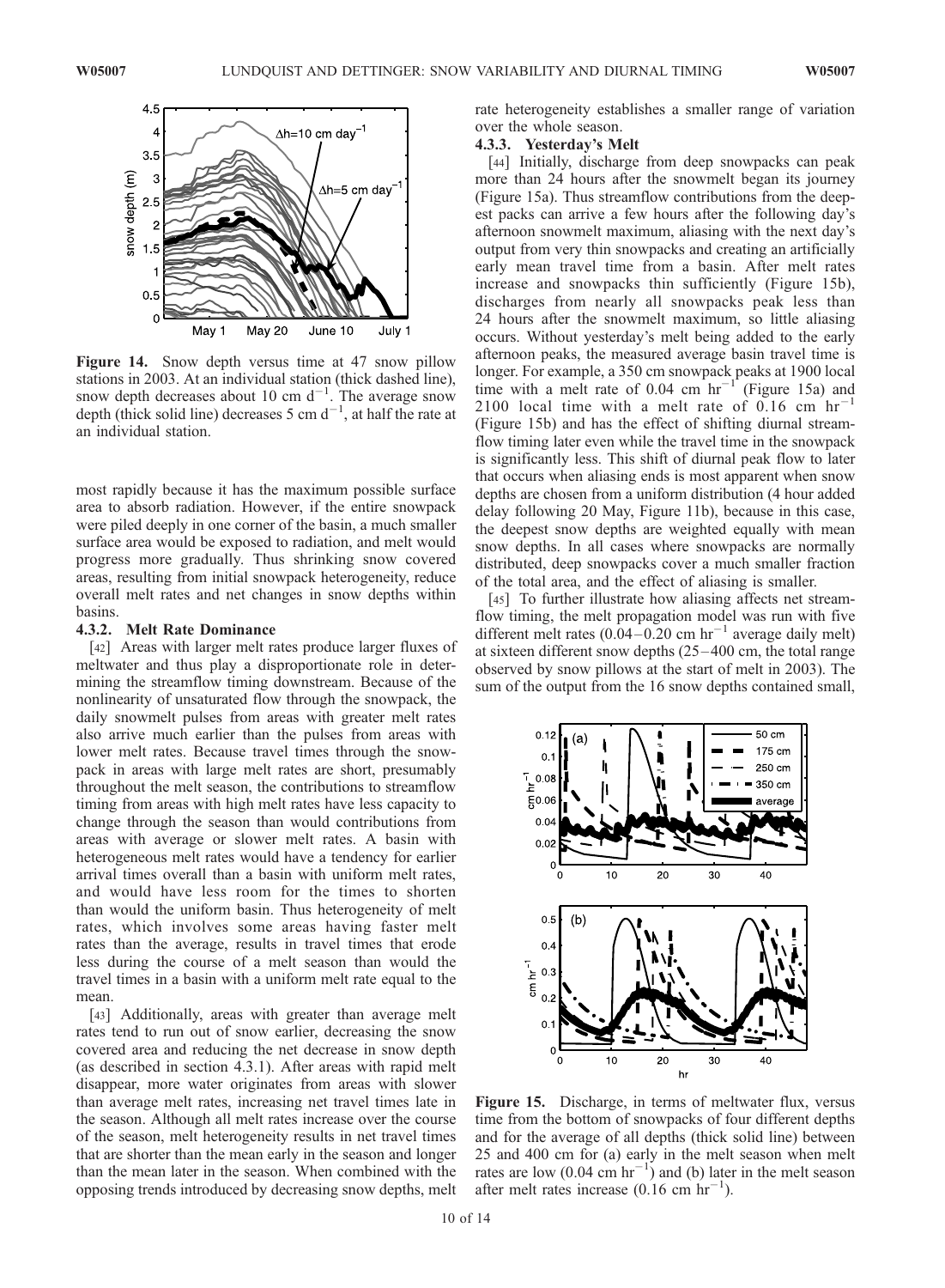jagged spikes from the arrivals of the various individual flow peaks (Figure 16a). As the melt rate increased, the individual spikes arrived closer together, corresponding to the reduced range of flow timing shown in Figure 15. The time of diurnal peak flow for the average remained close to 16:30 for all melt rates, in spite of the shift to earlier peak timing experienced by each individual snowpack. The travel time spent in the snowpack for each of the five melt rates (Figure 16b) increased nonlinearly with snow depth, due to the development of a shock front. Because of shock front development, the range of travel times as a function of melt rate is much greater for deeper snowpacks. Even though travel times decreased at all snow depths as melt rates increased, the resulting net travel time changed less than 1 hr. In the simulations and the real world, the snow depths decreased at the same time as melt rates increased. With declining snow depths, aliasing and nonlinear changes in travel time with shock front formation alone are not enough to hold net travel times constant. The two effects discussed in sections 4.3.1 and 4.3.2, which depend primarily on snow covered area decreasing through the melt season, must also play a role.

## 4.4. Model Sensitivity

[46] To test the model's sensitivity to the chosen parameters, the VVM was run while varying each of its parameters within ranges reported in the literature. Within these ranges, in the snowpack propagation component, only the intrinsic permeability  $(k_u)$  had a significant effect on streamflow timing. The model was run with  $k_u$  values varying from 3.0  $\times$  10<sup>-10</sup> to 3.0  $\times$  10<sup>-8</sup> m<sup>2</sup> [Bengtsson, 1981; Colbeck and Anderson, 1982; Dunne et al., 1976; Sommerfeld and Rocchio, 1993] and yielded early melt season travel times varying by as much as 24 hours. However, the sum of the discharge generated by all of these simulations resulted in travel times that differed from those generated by the average  $k_u$  value by less than 0.1 hr throughout the melt season. This indicates that spatial heterogeneity in  $k_u$  need not influence net basin streamflow timing, unlike heterogeneities of snowpack depths and melt rates, which yielded timing effects that did not average out linearly. Temporal changes in  $k_u$  affected how streamflow timing progressed during the melt season. When  $k_u$  was decreased linearly, during a 40 day model run, from the maximum to the minimum values reported in the literature, the hour of peak streamflow stayed constant through the melt season. However, the reported permeabilities come from very different locations with different snowpack properties, and no evidence suggests that  $k<sub>u</sub>$  could change this widely in one snowpack in one season. Colbeck and Anderson [1982] repeatedly measured  $k_u$  at the Central Sierra Snow Lab. When  $k_u$  was decreased linearly from their maximum and minimum values (4.0 to  $1.4 \times 10^{-9}$  m<sup>2</sup>), the hour of peak streamflow came 6 hours earlier at the end of the simulation than at the beginning, compared to the 8 hour change observed for a constant permeability. However, temporal trends in  $k_u$  should not vary with basin scale and would not be expected to contribute to the scale-based differences in streamflow timing. For simplicity and to save on computational time, only the average value of  $k_u$  was used in VVM.

[47] The influences of seasonal variations in snowpack density were also tested. At Tuolumne Meadows, during the



Figure 16. (a) Discharge/meltwater flux versus time as a function of melt rate (cm  $hr^{-1}$ ). The line plotted for each melt rate is the sum of output from 16 snow depths  $(25 -$ 400 cm), where small spikes indicate the individual peaks. Notice that as the melt rate increases, the individual spikes become closer together, resulting in a longer period of smooth decline in the daily cycle. The time of diurnal peak for the average remains close to 1630 for all melt rates, in spite of the shift to earlier peak timing experienced by each individual snow depth. (b) The travel time spent in the snowpack as a function of snow depth for each of the five melt rates. The circles identify the average travel time for all 16 snow depths, including the effects of aliasing (i.e., a delay of 28 hours would contribute to an average delay of 4 hours). The depth at which the shock front occurs can be identified by the kink in each line, where the velocity slows and travel time increases more rapidly with depth.

2003 melt season, density increased from 350 to 600 kg  $m^{-3}$ over 30 days. Sommerfeld and Rocchio [1993] modeled  $k_u$  as a function of snow density,  $k_u = 1.096 \times 10^{-8} e^{-9.57\rho_s}$ , where  $\rho_s$  is snow density and  $k_u$  decreases as density increases. The influences of seasonal changes in density alone and changes in permeability and density together were both tested. The model run with permeability and density change together simulated streamflow peaks half an hour earlier at the start of the melt season and half an hour later at the end of the simulation than in the simulation with constant values. The effect of changing density alone was similar but varied less than half an hour from the constant case. The changes in diurnal cycle timing were small because the greater densities occurred when SWE was small and travel times through the snow were negligible. For simplicity, density was assumed to be constant in VVM.

[48] Several processes, including travel along preferential flow paths through the snow and travel across the hillslope from the snowpack to the stream, were not modeled explicitly. Macropores and flow fingers can transport water to the channel before the snowpack is completely ripe, and water can move downslope along ice layers parallel to the strata during the first few days of snowmelt, completely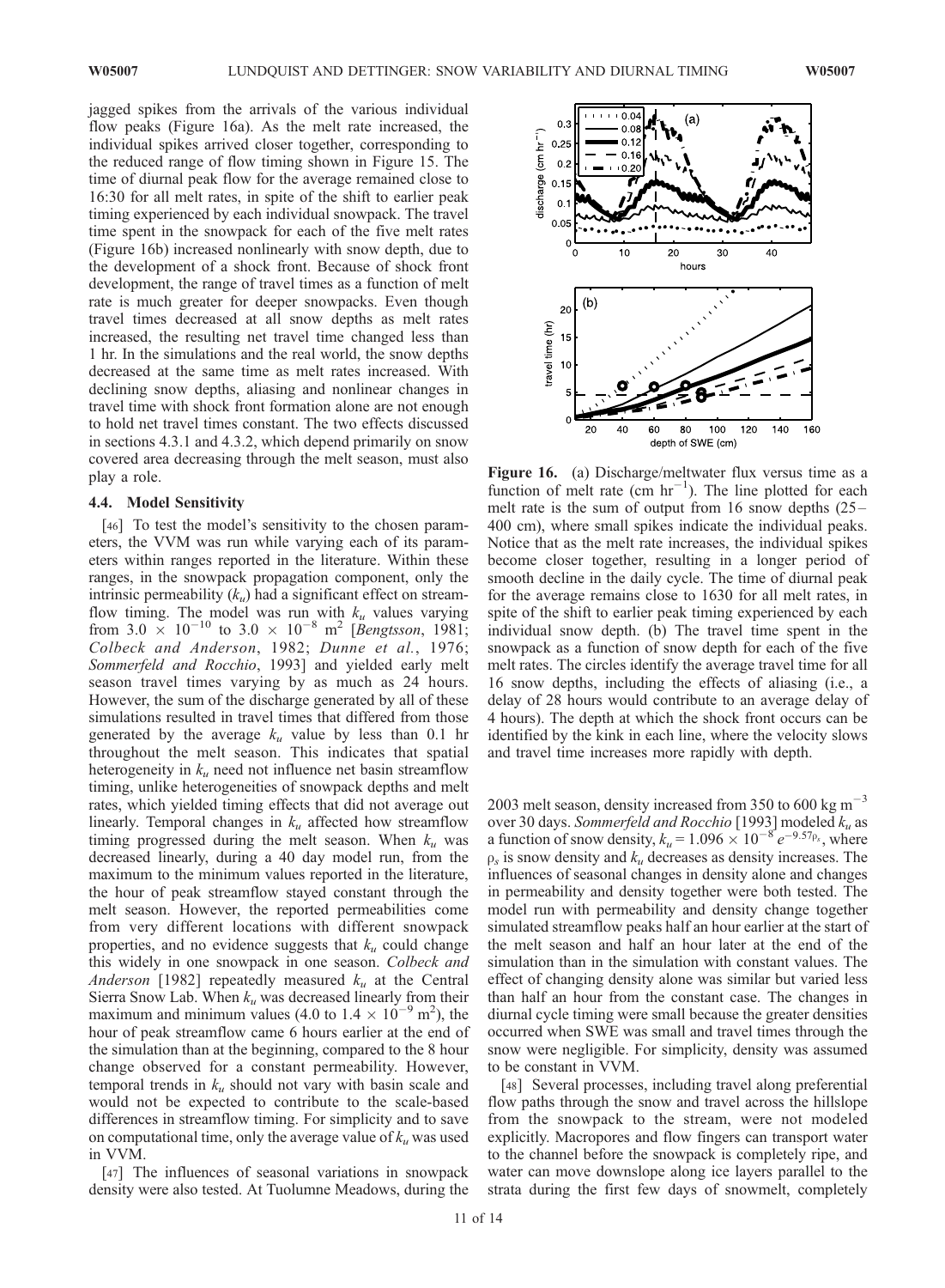bypassing the lower snowpack [Kattelmann and Dozier, 1999]. Thus water flow may be faster than equations (1) and (2) predict. If these fast flow paths are more pronounced early in the season, that is, if initial melt input to the stream channel comes mostly from rapid flow fingers and downslope flows while later melts instead travel through the entire snowpack depth, the shifts of peak flows toward earlier in the day as the season progresses would be reduced and could potentially be reversed. Thus, under these circumstances, these preferential pathways could act to make a small, more homogeneous basin, appear more like a large, heterogeneous basin. On the other hand, if the flow fingers and fast travel paths become more developed as the season progresses, discharge would exit the snowpack faster later in the season, due both to the snow's decreasing depth and its increasing permeability. This trend would increase the trend of peak flow to shift to earlier in the day. Under these circumstances, large, heterogeneous basins would begin to act more like small basins.

[49] Meltwater moves quickly from the hillslope to the stream during wet periods when the groundwater table rises to the surface [Price and Hendrie, 1983] and in situations with fast subsurface flow paths, such as pipes [Bengtsson et al., 1992; Gibson et al., 1993] or fractures [Thorne et al., 1998]. In much of the Sierra Nevada, soils are thin, unfrozen, and moist, and the water table is presumed to rise near the surface quickly during the early melt season. However, in other settings, soil properties may play a larger role in diurnal streamflow timing. Several studies have observed that overland flow is common in regions with frozen soils [Bengtsson et al., 1992; Gibson et al., 1993]. Thus transport from the snow to the stream may be faster early in the season, when soils are frozen, than later, when more meltwater passes through unfrozen soil layers. This process of increasing travel times could offset the decreasing travel times through the snowpack and could make a small basin with frozen soils exhibit more uniform streamflow timing. Because frozen soils are more likely to occur at higher altitudes, i.e., smaller basins, this process cannot explain the observed basin-scale-dependent change in diurnal streamflow characteristics. In situations where the groundwater table lies below the surface, the rate at which water is discharged to the stream increases with both soil moisture content and the height of the groundwater table [*Laudon et al.*, 2004]. As the melt season progresses, both soil moisture and groundwater levels rise, which would lead to shorter travel times later in the season. This process would enhance the effect of the thinning snowpack and could make a large, heterogeneous basin act more like a small basin. Again, this cannot explain changes in streamflow timing with basin scale. Flow paths through both the snowpack and the hillslope are highly variable in basins and add a component of variability in snowpack travel times that was not modeled here.

[50] Observations of the hour of peak flow in basins throughout the western U. S. [Lundquist and Cayan, 2002] suggest that the average travel time from peak melt to peak discharge each day is short and can be accounted for by snow and channel propagation times alone. Therefore propagation times through hillslopes can be approximated as perturbations adding extra time in the snowpack or extra time in the stream channel. Travel times spent in preferential flow paths can also be considered part of the uncertainty in effective snow depth and snowpack propagation times.

[51] In the channel propagation component, only changing channel slope and Manning's roughness coefficient affect streamflow timing by more than  $\pm 0.5$  hour. In long channel reaches, these variations can offset travel times by several hours. For a channel reach of 10 km or less, however, the offsets are less than  $\pm 0.5$  hour. In general, slope decreases down channel, so variable slope was modeled as  $s_i = s_{ref} \left( \frac{A_i}{A_{ref}} \right)^{-0.6}$  [*Flint*, 1974], where  $s_i$  is the slope of channel segment  $i$  that drains an upstream area  $A_i$ . Rafferty Creek, with a slope of 0.06 and length of 9 km provided the reference parameters. The more gentle slopes at the lower end of a 60 km long channel delayed streamflow peaks by less than 1 hour compared to a channel of the same length with a uniform slope of 0.06. Therefore changes in channel slope with basin scale are unlikely to affect the observed changes in diurnal timing patterns.

## 5. Conclusions

[52] Previous studies [Bengtsson, 1981; Braun and Slaymaker, 1981; Caine, 1992; Jordan, 1983a; Kobayashi and Motoyama, 1985] have suggested that streamflow timing might indicate the average snow depth in a basin. The current study uses a physically based model to demonstrate that basin-averaged diurnal streamflow timing is strongly affected by variability in snow depths and melt rates. Mean snowpack properties only determine diurnal streamflow timing in small basins with limited variations in snow depths and melt rates. In these small basins, the hour of daily peak flow generally starts near midnight and then shifts earlier in the day as snow depths and travel times decrease.

[53] When a basin spans larger areas and/or wider ranges of elevations, variabilities of snow depths and melt rates also increase. Summing the outflow from areas with differing snow properties results in remarkably consistent streamflow timing, with little or no variation over the first half of the melt season or between years. This result occurs because the heterogeneity affects the decrease of snow covered areas, resulting in a slower decrease in the average depth of snow in snow covered areas. Heterogeneity also introduces early season aliasing of flow arrival times and allows areas with the fastest melt rates to dominate net timing. These three effects combine to offset the decreases in travel time due to decreasing mean snow depths, resulting in the observed remarkably small seasonal shifts in snowmelt travel times in large, heterogeneous basins. Of these three effects, the first, changing snow covered area, is the most important, as increased variability in snow depth alone can recreate observations. Thus most models that assume 100% SCA throughout the melt period will not do well in recreating observed hourly streamflow timing. Patchy snow cover, which is typically found throughout the Sierra Nevada during the melt season, must be included in a representative model.

[54] The ideas presented here provide ways to learn about snow and basin properties in remote, previously unmonitored basins. Pressure sensors recording stream stage are small, inexpensive, and easy to deploy in remote mountain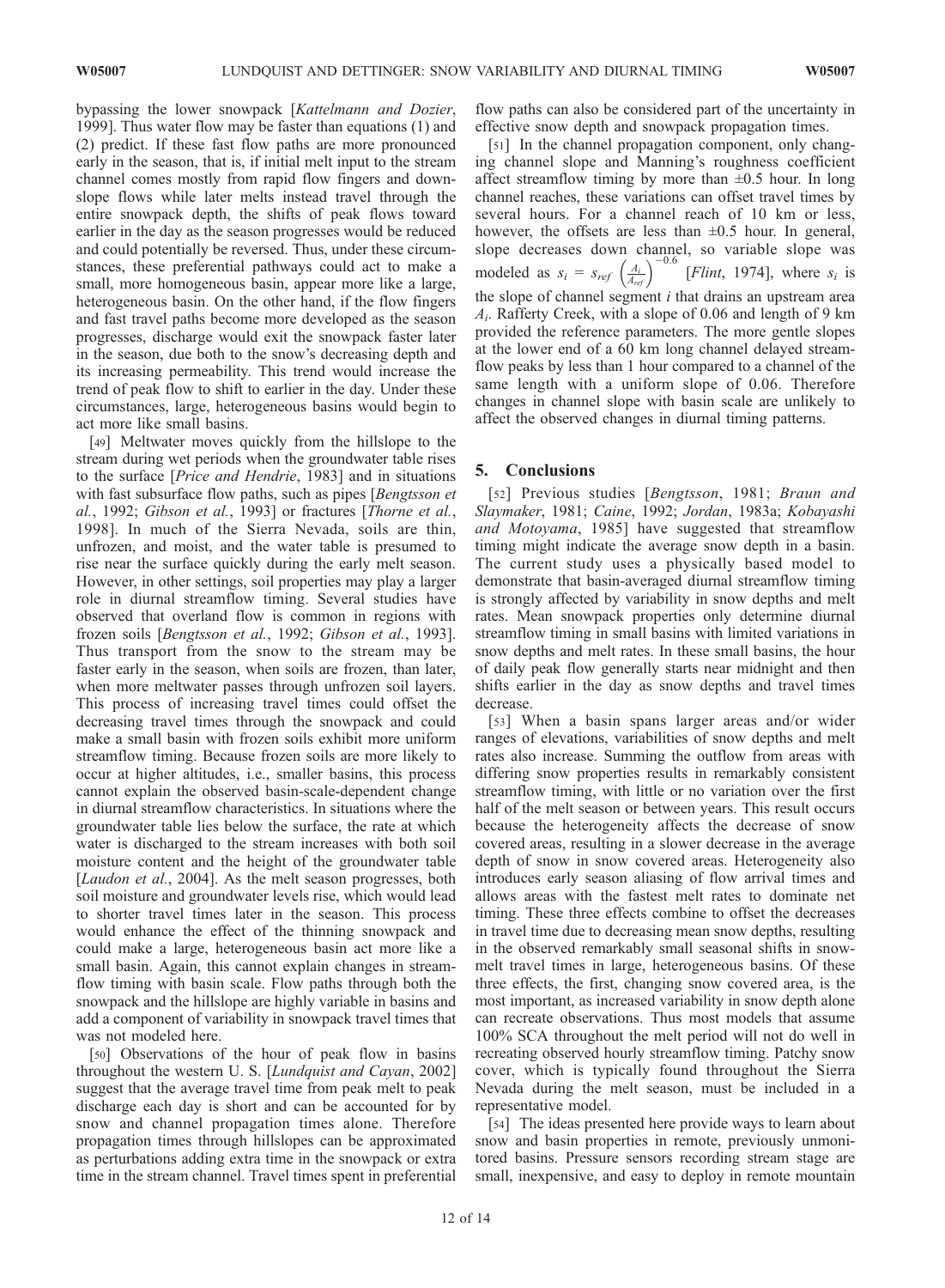areas. Developing rating curves for discharge magnitudes in remote areas is labor-intensive and time-consuming, but precise information about streamflow timing can be gleaned with almost no additional effort. Diurnal timing in small streams, typically with areas less than 30  $\text{km}^2$ , provides information about average snow depths and water reserves throughout the melt season. This information could potentially be used to forecast water supply. Timing in larger rivers reveals the degree of heterogeneity within a basin and may provide indications of how many small basins should be monitored to represent variations in snow properties. Timing in many larger rivers is remarkably consistent between years, and this information can be used by hydroelectric power plants to predict the best hours of operation. Current hourly discharge/stage information is already available at most USGS gauges and can be examined and used by operators and forecasters in upcoming melt seasons.

[55] Acknowledgments. The authors thank Brad Werner, Dan Cayan, Jeff Dozier, Martyn Clark, Editor Brian Berkowitz, and two anonymous reviewers for comments and suggestions on the manuscript. Brian Huggett and Jim Roche provided field support of the 2002 and 2003 Yosemite observations. Al Leydecker and the UCSB Snow Research Group provided data from the Marble Fork of the Kaweah River, and Frank Gehrke and the California Snow Surveys provided snow sensor and snow survey data. Funding was provided by the Canon National Parks Foundation, the California Institute for Telecommunications and Information Technology, the United States Geological Survey, the NOAA Office of Global Programs through the California Application Program, the NSF ROADNet, and the California Energy Commission.

#### References

- Adams, W. P. (1976), Areal differentiation of snow cover in east central Ontario, Water Resour. Res., 12, 1226-1234.
- Akan, A. O. (1984), Simulation of runoff from snow-covered hillslopes, Water Resour. Res., 20, 707 – 713.
- Anderton, S. P., S. M. White, and B. Alvera (2002), Micro-scale spatial variability and the timing of snow melt runoff in a high mountain catchment, J. Hydrol., 268, 158-176.
- Bengtsson, L. (1981), Snowmelt generated run-off from small areas as a daily transient process, Geophysica, 17, 109-121.
- Bengtsson, L., P. Seuna, A. Lepisto, and R. K. Saxena (1992), Particle movement of melt water in a subdrained agricultural basin, J. Hydrol., 135, 383 – 398.
- Blöschl, G., and M. Sivapalan (1995), Scale issues in hydrological modeling: A review, *Hydrol. Processes*, 9, 251-290.
- Braun, L. N., and H. O. Slaymaker (1981), Effect of scale on complexity of snowmelt systems, Nord. Hydrol., 12, 235-246.
- Caine, N. (1992), Modulation of the diurnal streamflow response by the seasonal snowcover of an alpine basin, *J. Hydrol.*, 137, 245–260.
- Colbeck, S. C. (1972), A theory of water percolation in snow, J. Glaciol.,  $11(63)$ , 369-385.
- Colbeck, S. C., and E. A. Anderson (1982), The permeability of a melting snow cover, Water Resour. Res., 18, 904-908.
- Colbeck, S. C., and G. Davidson (1973), Water percolation through homogeneous snow, in Proceedings, International Symposia on the Role of Snow and Ice in Hydrology, Banff, Canada, Sept. 1972, vol. 1, pp. 242-257, United Nations Educ., Sci., and Cultural Organ., Geneva, Switzerland.
- Davar, K. S. (1970), Peak flow—Snowmelt events, in Handbook on the Principles of Hydrology, edited by D. M. Gray, pp. 9.1-9.25, Water Inf. Cent., Inc., Port Washington, N. Y.
- Dunn, S. M., and R. J. E. Colohan (1999), Developing the snow component of a distributed hydrological model, a step-wise approach based on multiobjective analysis, *J. Hydrol.*,  $223$ ,  $1-16$ .
- Dunne, T., A. G. Price, and S. C. Colbeck (1976), The generation of runoff from subarctic snowpacks, Water Resour. Res., 12, 677-685.
- Eagleson, (1970), Dynamic Hydrology, 662 pp., McGraw-Hill, New York. Elder, K., J. Dozier, and J. Michaelsen (1991), Snow accumulation and distribution in an alpine watershed, Water Resour. Res., 27, 1541-1552.
- Erxleben, J., K. Elder, and R. Davis (2002), Comparison of spatial interpolation methods for estimating snow distribution in the Colorado Rocky Mountains, Hydrol. Processes, 16, 3627 – 3649.
- Flint, J. J. (1974), Stream gradient as a function of order, magnitude, and discharge, Water Resour. Res., 10, 969-973.
- Fread, D. L. (1993), Flow routing, in Handbook of Hydrology, edited by D. R. Maidment, pp. 10.1 – 10.36, McGraw-Hill, New York.
- Gibson, J. J., T. W. D. Edwards, and T. D. Prowse (1993), Runoff generation in a high boreal wetland in northern Canada, Nord. Hydrol., 24,  $213 - 234.$
- Giorgi, F., and R. Avissar (1997), Representation of heterogeneity effects in Earth system modeling: Experience from land surface modeling, Rev. Geophys., 35, 413 – 438.
- Hartman, M. D., J. S. Baron, R. B. Lammers, D. W. Clime, L. E. Band, G. E. Liston, and C. Tague (1999), Simulations of snow distribution and hydrology in a mountain basin, Water Resour. Res., 17, 295-304.
- Henderson, F. M. (1966), Open Channel Flow, 522 pp., Macmillan, New York.
- Horton, R. E. (1945), Erosional development of streams and their drainage basins: Hydrophysical approach to quantitative morphology, Bull. Geol. Soc. Am., 56, 275–370.
- Jordan, P. (1983a), Meltwater movement in a deep snowpack: 1. Field observations, Water Resour. Res., 19, 971 – 978.
- Jordan, P. (1983b), Meltwater movement in a deep snowpack: 2. Simulation model, Water Resour. Res., 19, 979 – 985.
- Kattelmann, R., and J. Dozier (1999), Observations of snowpack ripening in the Sierra Nevada, California, U.S.A., J. Glaciol., 45, 409-416.
- Kobayashi, D., and H. Motoyama (1985), Effect of snow cover on time lag of runoff from a watershed, Ann. Glaciol., 6, 123–125.
- Kouwen, N., E. D. Soulis, A. Petroniro, J. Donald, and R. A. Harrington (1993), Grouping response units for distributed hydrologic modeling, J. Water Resour. Plann. Manage., 119(3), 289 – 305.
- Laudon, H., J. Seibert, S. Kohler, and K. Bishop (2004), Hydrological flow paths during snowmelt: Congruence between hydrometric measurements and oxygen 18 in meltwater, soil water, and runoff, Water Resour. Res., 40, W03102, doi:10.1029/2003WR002455.
- Liston, G. E. (1999), Interrelationships among snow distribution, snowmelt, and snow cover depletion, implications for atmospheric, hydrologic and ecologic modeling, J. Appl. Meteorol., 38, 1474-1487.
- Logan, L. (1973), Basin-wide water equivalent estimation from snowpack depth measurements, in Role of Snow and Ice in Hydrology, IAHS AIHS Publ., 107, 864-884.
- Luce, C. H., D. G. Tarboton, and K. R. Cooley (1998), The influence of the spatial distribution of snow on basin-averaged snowmelt, Hydrol. Processes, 12, 1671-1683.
- Luce, C. H., D. G. Tarboton, and K. R. Cooley (1999), Sub-grid parameterization of snow distribution for an energy and mass balance snow cover model, Hydrol. Processes, 13, 1921-1933.
- Lundquist, J. D. (2004), The pulse of the mountains: Diurnal cycles in western streamflow, Ph.D. thesis, Univ. of Calif., San Diego, La Jolla, Calif.
- Lundquist, J. D., and D. Cayan (2002), Seasonal and spatial patterns in diurnal cycles in streamflow in the western United States, J. Hydrometeorol., 3, 591-603.
- Lundquist, J., D. Cayan, and M. Dettinger (2004), Spring onset in the Sierra Nevada: When is snowmelt independent of elevation?, J. Hydrometeorol., 5, 325 – 340.
- Martinec, J. (1987), Importance and effects of seasonal snow cover, in Large Scale Effects of Seasonal Snow Cover, Proceedings of the Vancouver Symposium, IAHS Publ., 166, 107-120.
- Martinec, J., H. Oeschger, U. Schotterer, and U. Siegenthaler (1982), Snowmelt and groundwater storage in an Alpine basin, in Hydrological Aspects of Alpine and High Mountain Areas, Proceedings of the Exeter Symposium, IAHS Publ., 138, 169-175.
- Price, A. G., and L. K. Hendrie (1983), Water motion in a deciduous forest during snowmelt, *J. Hydrol.*, 64, 339-356.
- Rickenmann, D. (1994), An alternative equation for the mean velocity in gravel-bed rivers and mountain torrents, in Proceedings of the National Conference on Hydraulic Engineering, pp. 672-676, Am. Soc. of Civ. Eng., Reston, Va.
- Shampine, L. F., and M. W. Reichelt (1997), The MATLAB ODE Suite, SIAM J. Sci. Comput., 18, 1-22.
- Shook, K., and D. M. Gray (1997), Synthesizing shallow seasonal snow covers, Water Resour. Res., 33(3), 419-426.
- Singh, P., and V. P. Singh (2001), Snow and Glacier Hydrology, 742 pp., Springer, New York.
- Singh, V. P., L. Bengtsson, and G. Westerstrom (1997), Kinematic wave modeling of vertical movement of snowmelt water through a snowpack, Hydrol. Processes, 11, 149-167.